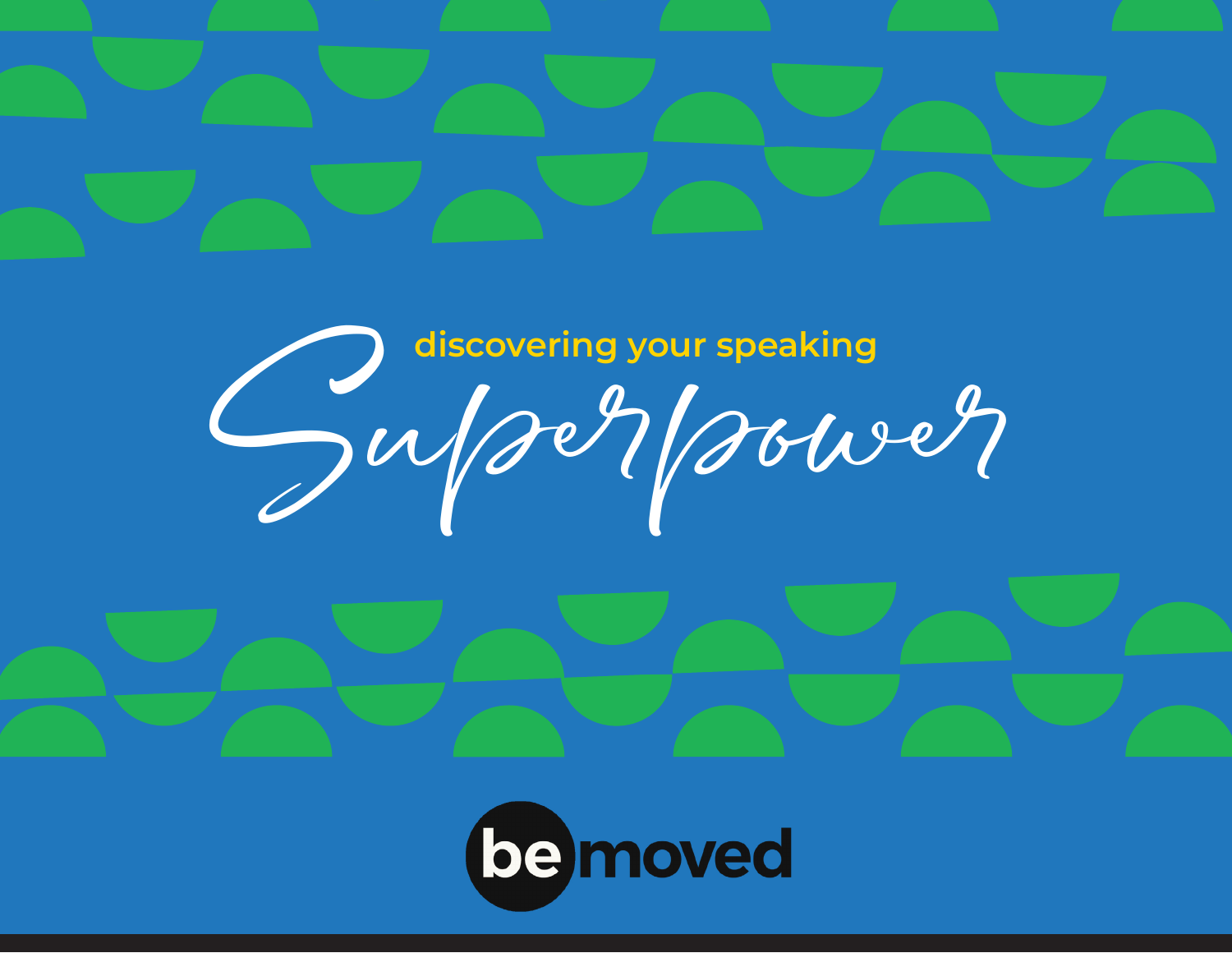

Hi there,

To my delight, authenticity has been a buzz word and goal of speakers for a long time. As "talks" have become a preferred and powerful platform for leaders (not just professional and motivational speakers), the door has opened to more and more people to share their stories in their own way.

This, my friends/speakers/Movers, is a wonderful thing! As a presentation coach whose mission is to create talks that move the world (not to create talks that are perfect and overly polished and 'right but boring') - I LOVE that audiences want more than just the standard chicken-dinner presentation.

# **They want REAL. They want BRAVE. They want… YOU.**

That's the good news. But it also means that more and more of us are finding ourselves up in front, and the bar is higher. Leading. Speaking. Daring. And in that big moment… sometimes WE DON'T FEEL LIKE OURSELVES. It can sometimes feel like we're playing a role, or being a "character" of a speaker.

**Who do you become up on stage?** Hopefully, you are YOU…Your best friend should be able to recognize you on stage as the best and most daring version of yourself!

Because there is something essential about you that is true across the board, whatever "role" we sometimes feel we're playing - and whatever we're doing. An energy that flows from you, straight out into the world. **And that energy is your speaking superpower.** Defining, knowing and utilizing it can help you own the moment and bring your most free and authentic voice to the stage.

So I'm going to walk you through a process by which you can discover your Speaking Superpower! Are you ready? Let's do this!

Sally Z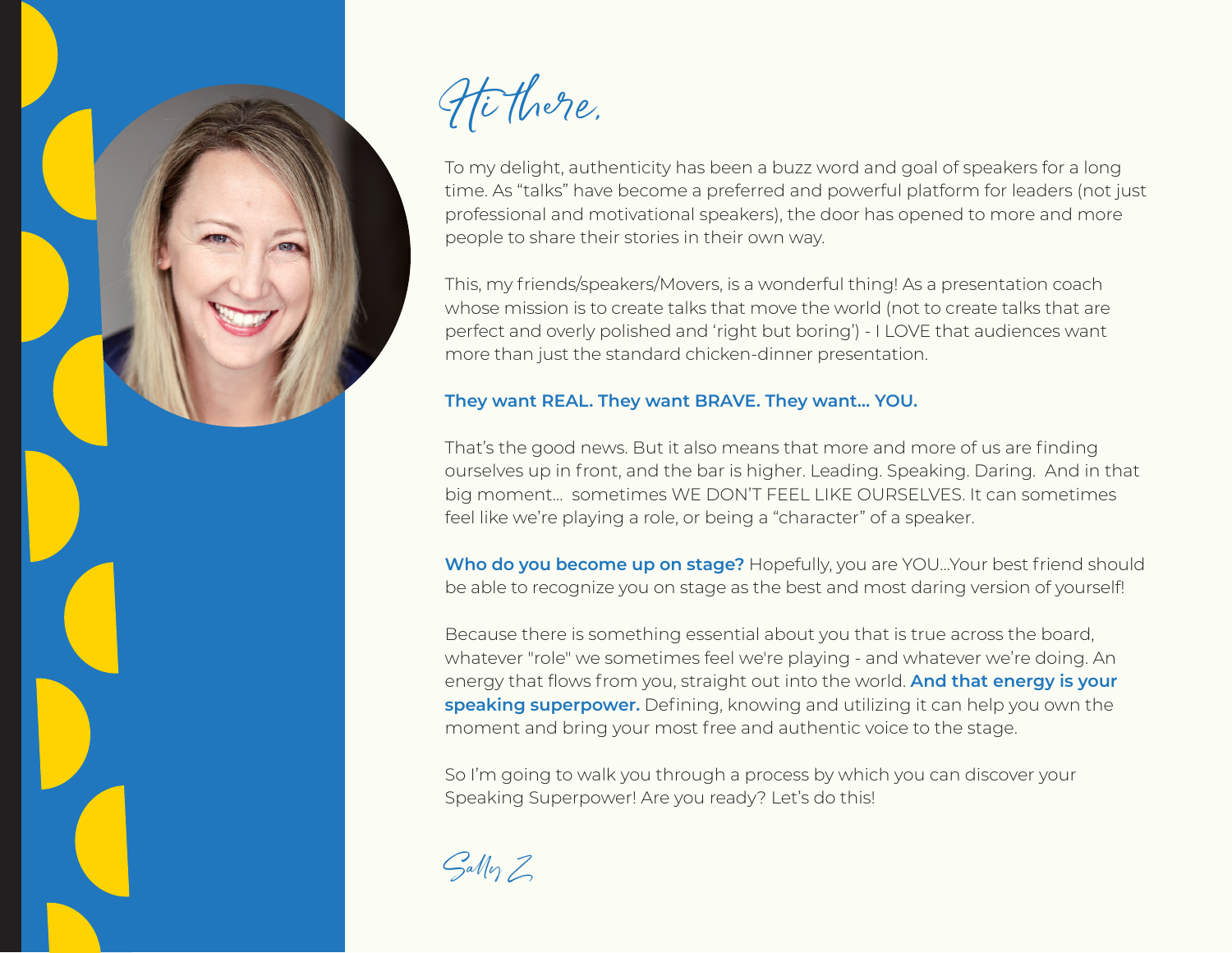The Story of the "Pearl Button" **...or discovering your Speaking Superpower**

In the 90's, my friend Jane was an aspiring actor in L.A. She is amazingly talented - but as it goes in L.A., was struggling to make it big like she dreamed she would. So, as many young actors do, she took a class hoping to find the secret to landing more gigs and roles.

#### Enter the "Discover Your Pearl Button" course.

In this class, she and her classmates would go to LAX airport (back

in the days before 9-11 and you could walk right up to the gates without a boarding pass) to do an experiment that would reveal what her "pearl button" is. Jane would bring three very different "character" outfits. And her classmates would bring sheets of paper with dozens of descriptive characteristics listed on them. And they would begin. Jane and her classmates would walk into a gate where people were waiting to board their plane. Jane was dressed as a character.

## **Character #1:** Preppie Lady, wearing a golf skirt, tennies and polo shirt.

Jane would stand around looking Preppie, while her classmates would hand around the characteristic sheets and say to these strangers waiting to get on their plane…

"See that woman over there? Would you mind circling three characteristics that you think apply to her?"(And because they're in LA and used to such shenanigans, they would.) The travelers boarded their plane; the class collected the sheets; and Jane went and changed for Character #2.

# **Character #2:** Hippy Yoga Mom, wearing a long flowy skirt, peasant top, free-flowing hair.

New travelers. Same thing. "See that woman over there? What three characteristics apply?" Travelers boarded the plane. Classmates collected sheets. And Jane changed into...

## **Character #3:** Power Work Woman, with a suit, briefcase, heels - looking busy and serious.

Same spiel. "What three characteristics apply?"

And finally - after three very different characters, they collected all of the surveys and looked for the most common characteristics across the experience. What seemed to be emanating from Jane regardless of what character she played? THAT is her Pearl Button.

Turns out, Jane is "sunny" (so true!) and knowing that - she looked for "sunny" characters to audition for. If that's what

people 'get' from her, regardless of the role … she might as well lean into it!

When Jane told me this story, it was one of those AHA moments… THIS IS TRUE FOR SPEAKERS, TOO, I told her! If we can know what energy audiences GET from us… that characteristic that is so essential to who we are that - despite our efforts to hide it and become something else - we can embrace and free it, creating a clearer and more authentic connection with our audiences.

Our audiences want to feel like they know us. So let's stop hiding what is essential, and instead share it… by discovering it, knowing it, and then utilizing it - our Pearl Button becomes our Speaking Superpower.

# Are you ready to figure out what your superpower is? Let's begin!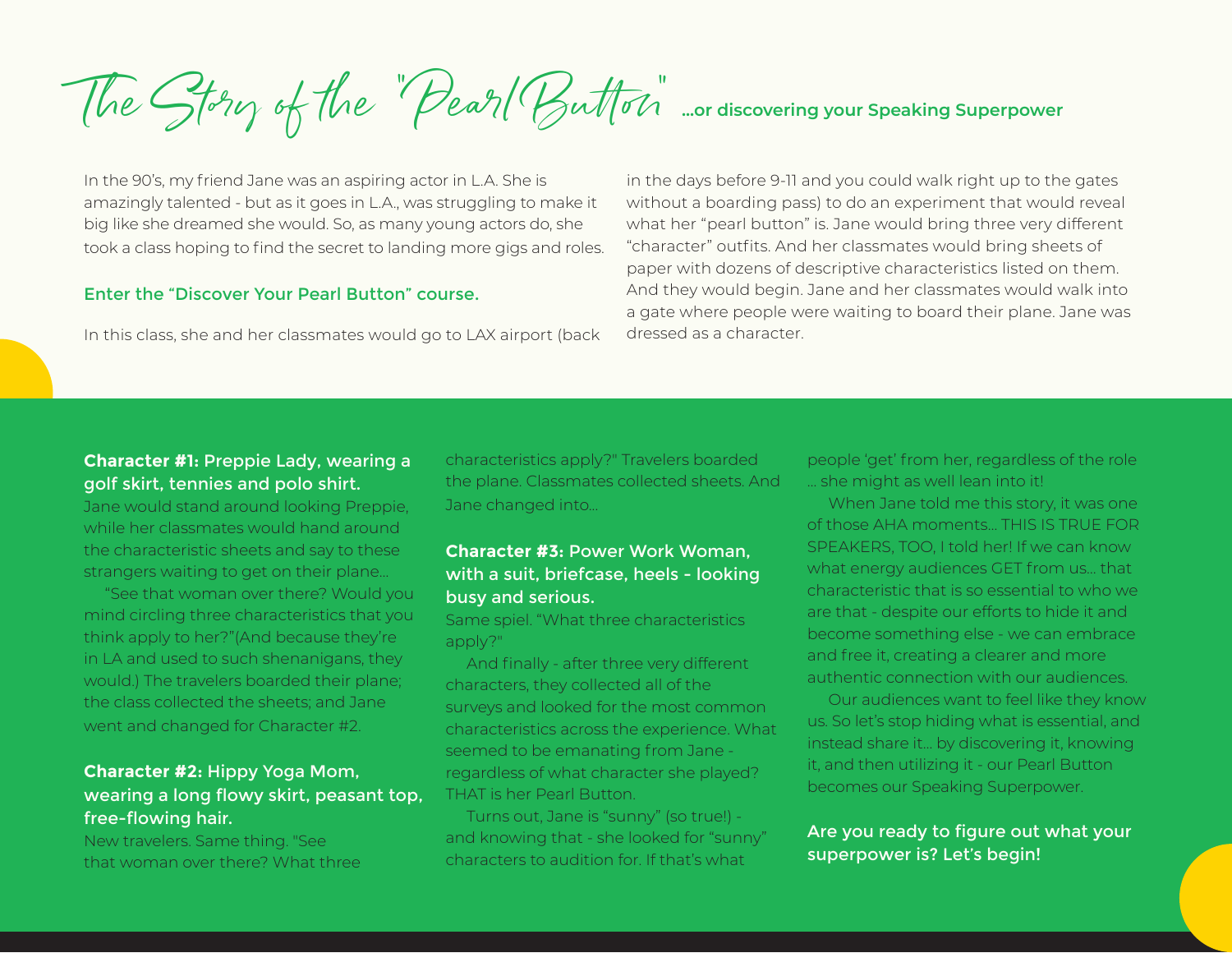Pearl Buttons

Active Adaptable Adventurous Ambitious Articulate Balanced Bold Bright **Brilliant** Calm Careful Caring Cheerful Charming Compassionate Confident Capable Conscientious Courageous **Creative** Curious Daring

Debonair **Decent** Decisive Dedicated Deep Determined Dignified Disciplined Eager Earnest Easy-going Energetic Engaging Exciting Expressive Fair Farsighted Forthright Flexible Focused Free-thinking Friendly

Fun-loving Funny Generous Gentle Genuine Glamorous Graceful Hard-working Humble Impressive Independent Innocent Innovative Insightful Intelligent Intuitive Kind Joyful Knowledgeable Leader Likable Lovable

Loyal **Optimistic** Passionate Perceptive Persistent Positive Quick-witted Resourceful Sensitive Serious Silly Sincere Sharp Skillful Smart Straight-talker Sympathetic Trustworthy Versatile Warm Wise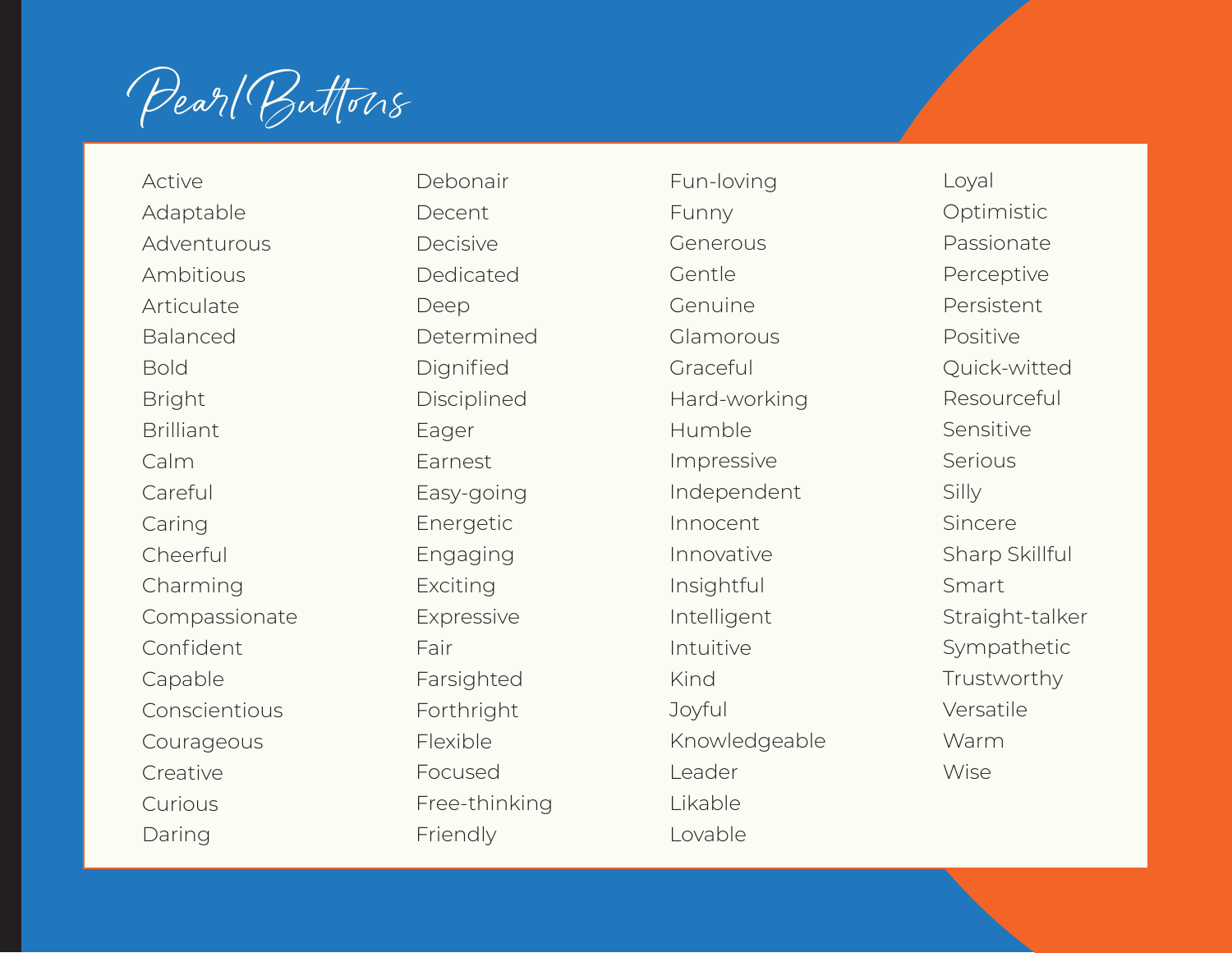The Process

#### **Keep In Mind:**

Start here

- » Words will fail us in this process. Nothing will feel quite exactly right. That's ok! The goal is to get into the ballpark of what seems about right.
- » This will evolve! As we evolve, so does your Pearl Button. Keeping in tune with who you are is a powerful speaking necessity!
- In what context? Work? Home? The awesome thing about your Pearl Button is that it should be present regardless of role or context.

# **Step #1: Look through the characteristics.**

Take a look at this list of characteristics, and just circle those that feel central and essential to who you are. Don't stop, just circle.

#### **Step #2: Pick 5.**

Now go back through and pick your favorite five. Which ones are you drawn to most? Don't overthink it - just choose.

### **Step #3: Narrow to 3.**

And you thought picking five was hard! Narrow your search to three.

# **Step #4: Find someone to verbally share them with.**

Right now - go find a coworker, or hop on Skype, or track down a partner or friend.

# **Step #5: Talk them through. You have one minute. (Keep it simple!)**

**Talker:** Share why you chose each characteristic. Don't be shy. This is not the time for modesty! **Listener:** Nod empathetically! Observe carefully. Don't argue. ("Really?! That's a surprising choice!" is not helpful.)

# **Step #6: Listener gives feedback on observations.**

**Listener:** Which of the characteristics brought out the most in them physically? Which characteristic was most animated? Which one had the most emotion behind it? **Talker:** Take note.